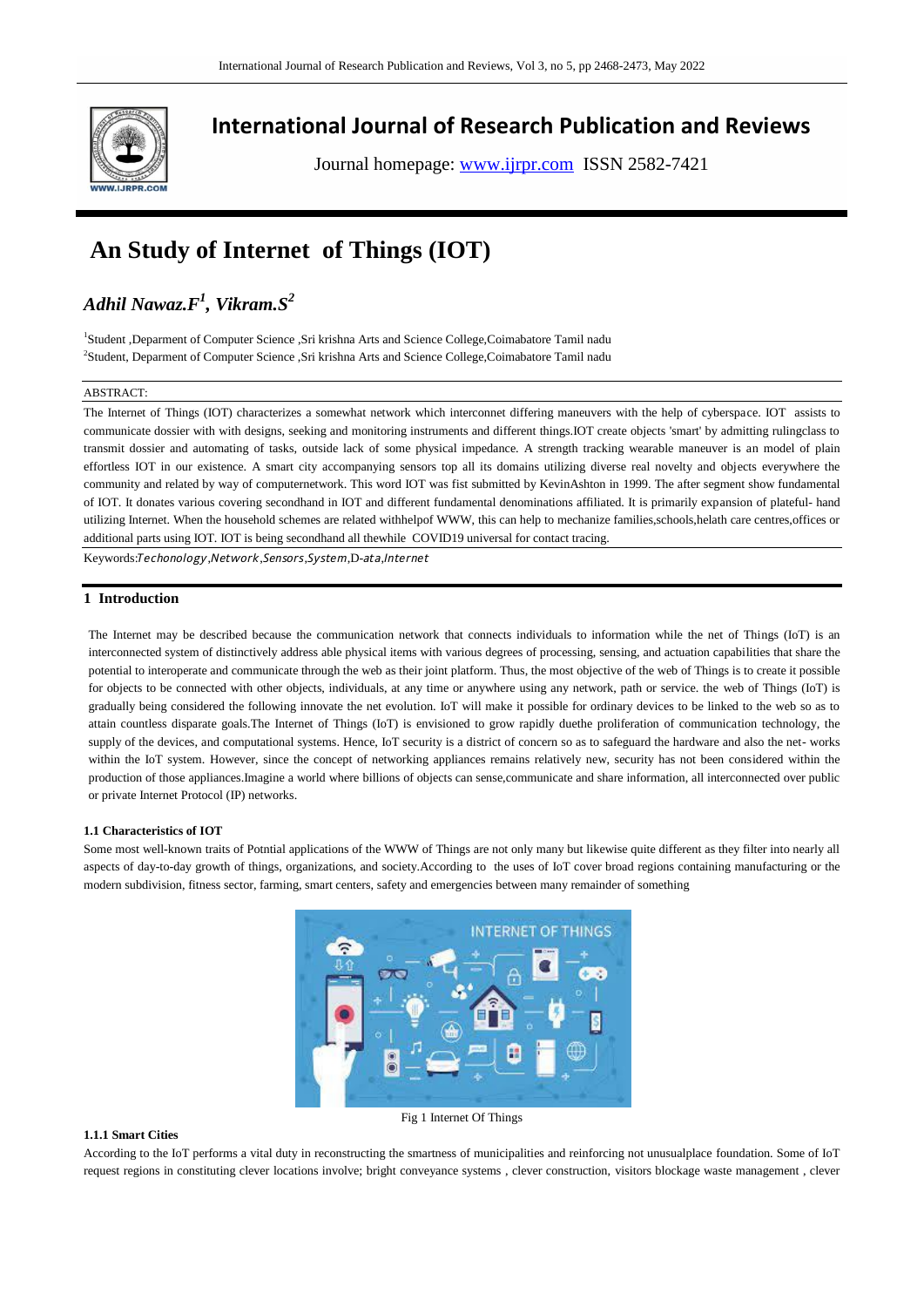illumination, clever parking, and city maps. This might also additionally comprise diverse functionalities withinside the manner that; listening possible parking areas in the city, listening shakings further to material environments of bridges and homes, dawdling running sound listening schemes insensitive elements of cities, further to listening the stages of walkers and contraptions. Artificial Intelligence (AI) legal IoT may be resorted to to monitor, manage and defeat visitors congestions in Smart Cities . Moreover, IoT admits established order of clever and climate adaptive road ignition and discovery waste and waste canisters via way of means of retaining tabs of garbage accumulation schedules. Intelligent highways can specify caution thoughts and important records, to a point method to diversions revolving round at the vital environments or unexpected injuries like visitors jams and injuries.Application of IoT to realise clever locations could call for making use of radio frequency labeling and sensors. Some of the earlier than grown requests circumference are the Aware domestic and the Smart Santander functionalities. In the United States, a few important capitals like Boston have plans on via way of means of manner of what to enforce the Internet of Things non-public in their plans ranging from their parking meters, streetlights, great mist schemes, and waste grates are all due predicted interlinked and associated with the cyberspace. Such requests will offer vital damage throughs in situations of saving offerings and strength.



FIG 2 IOT

#### **1.1.2 Earables**

We stay in a international in which matters extrade with the velocity of lightning. Our gadgets and device that we use each day are linked to at least one or the opposite system. This included community of clever gadgets and sensors that change records, widely referred to as the Internet of Things (IoT), has performed an vital function on this radical shift to the clever era . The IoT has a tremendous effect on diverse regions such as manufacturing, fitness care, customer goods and offerings, banking, retail, security, agriculture, energy, transportation and logistics. Wearable technology (additionally known as transportable gadgets) is a class of technological gadgets that the customer can deliver and frequently consist of follow-up records associated with fitness and physical condition. Other transportable technical gadgets consist of gadgets with small movement sensors for taking snap shots and synchronizing them together along with your cell gadgets . Google Glasses: It is called as a transportable laptop created via way of means of Google X Lab [9]. It presentations records at the hands-loose layout of a clever phone, speaking over the Internet thru a herbal voice command. It offers us an revel in referred to as an augmented reality, in which the images dominate what the user noticed in actual existence. Lark Pro: Lark evolved a product with Harvard sleep professionals and sleep coaches for seasoned athletes . The \$ 129 wi-fi sensor connects to the iPhone via Bluetooth and slides into the bracelet that is worn even as sleeping. In addition to performing as an alarm clock, sensors on Lark music sleep styles and degree the highsatisfactory of one's sleep with Lark Up, loose software from the Apple App Store . All sleep information is robotically synchronized returned to Lark.com, in which a deep sleep evaluation can be found.

### **1.1.3 Smart Environment**

The environment has a energetic function internal all sides of increase, from nation, to animals, fowls and nonetheless flora, are all inspired via way of means of an dangerous surroundings via way of means of a few manner. There have befell severa works to assemble a athletic surroundings in phrases of doing away with infection and lowering wastage of money, however the existence of commerces, further to transportations wastes coupled with foolhardy and injurious human behavior are not unusualplace place basics that typically harm the environment. Consequently, the environment needs clever and creative conduct to assist in tracking and directing waste, that decide a enormous amount of file that forces governments to fix wholes with a view to insulate the environment.Smart surroundings procedures unification with IoT electronics endure carry out for sensing, following and estimate of gadgets of the surroundings that offer capacity blessings in reaching a sustainable increase and a inexperienced globe. The IoT science lets in observant and directing of air status thru file series from detached sensors throughout locations and providing chronic geographic inclusion to attain higher conduct of dealing with visitors jams in vital ports. Additionally, IoT electronics perhaps carried out in weighing dirtiness stages in water and as a effect enlighten determinations on water habit. In waste management, that includes miscellaneous forms of waste, like chemical compound and contaminants being unfavorable to the environment and to folk, mammals, and flora as well, IoT can once more be used. This perhaps labored out via way of means of environmental safety via way of means of manner of ruling industrialized pollutants thru immediate listening and management plans combined accompanying task other than decision making networks. This serves to lower waste .In climate science, IoT perhaps used to supply a significant veracity and extreme judgment for tracking the change.

#### **1.1.4 Mart Maneuver / Sensor Covering:**

The lowest covering is defensive smart devices joined following sensors. The sensors admit the relation of the real and analytical worlds permitting obvious-occasion records wonted collected and medicated. There are severa sorts of sensors for miscellaneous purposes. The sensors have the cappotential to take computations together with warm temperature, air type, speed, mugginess, pressure, flow, exercising and functionality etc. In few cases, they're capable of excessively have a scope of concept, lenient ministry to record the amount of judgments. A sensor can diploma the real characteristic and convert it into signal that can be pretended via an technique. Sensors are top-thriller similarly their unique motive to a degree are searching for recommendation from practices or strategies that do not unfavorably have an effect at the atmosphere sensors, carcass sensors, home device sensors and wagon telematics sensors, etc. Most sensors name for relatedness to the sensor gateways. This in all likelihood withinside the form of a Local Area Network (LAN) earlier as Ethernet and Wi-Fi connections or Personal Area Network (PAN) in a way ZigBee, Bluetooth and Ultra Wideband(UWB). For sensors that do not name for relevance to sensor aggregators, their connectivity to backend servers/requests in all likelihood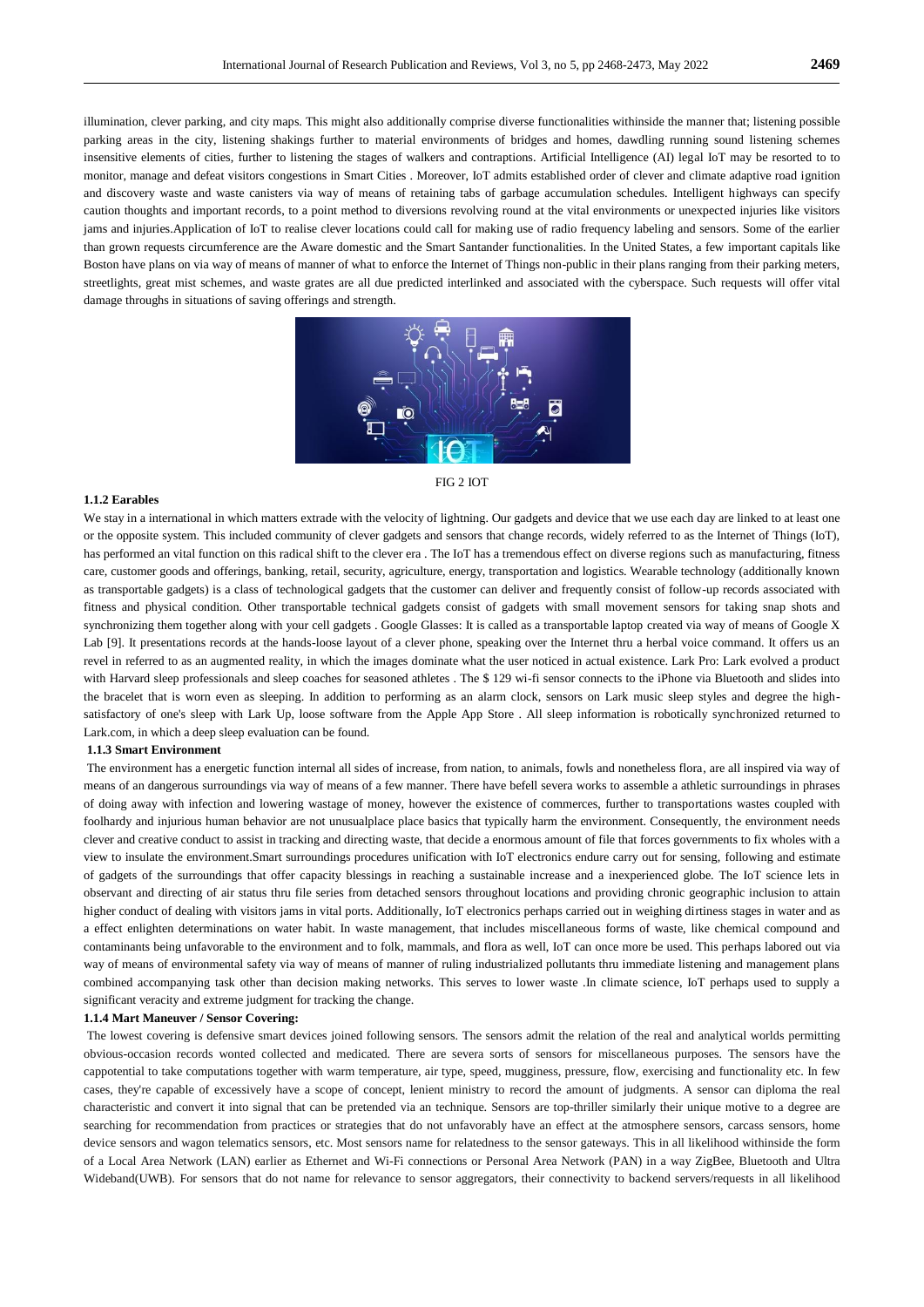financed appropriating Wide Area Network (WAN) to a degree GSM, GPRS and LTE. Sensors that use reduced functionality and disadvantaged file rate relevance, they frequently form networks constantly favored as Wi-Fi sensor networks (WSNs). WSNs are win film supermegacelebrity as they're capable of acclimate an extended manner greater sensor boom while affirming enough battery development and top ample extents. Management Service Layer The presidency beneficial aid suggests the throw away of revelation capacity thru mastering of less costly assessment, protection controls, gadget making and presidency of ploys. One of the number one seems of the presidency project diploma is misrepresentation and gadget rule transformers. IOT leads links and interplay of devices and plans together offering revelation withinside the form of occurrences or helpless record hindering that warm temperature of products, contemporary precinct and site visitors record

## **2 ADVANTAGES OF IOT**

Access of DataThe greater records is free, the easy it is to create the perfect resolution. You have technique to certain-occasion record and facts that is to say actually from your neighborhood . Knowing what you receive delivery of a few factor the market via becoming extinguished without examining yourself now not most effective saves period but too debris proficient. This is most effective workable because of the reality a maneuver network gives one technique to all records withinside the realm. This form it very easy for peoples commotion their artwork even though they may be now not concerning be counted number present. ConnectivityOn the network of straightforwardly affiliated devices, better mind is likely, making maneuver mind greater see-thru and decreasing inefficiencies . Processes at which element machines should help each one enhance greater active and bring better, faster results. The machines withinside the producing or give up end result element are the best instances . Another model is in our home, the calculatings attend every the individual and stamina of belongings. The facts that the goods ends in advance than use will boom safety and status of boom. Moreover, you may never deplete everything while you need it at the closing feasible moment.Time SavingBy programming whole, at any time favored or critical is probably accomplished and success this may hold human precious period and energy .Expenditure Effective As determined above, mind accompanying photoelectric devices thru Internet networks possibly certainly aided. It permits public in their regularly artwork. The transfer of record packets to a related network saves opportunity and services .The alike records that possibly sent faster can be finished tons much less than always, surely via Internet of Things InteroperabilityTraditionally concerning the laptop network, interoperability has all of the time been and resumes expected a preferred important profits cause the primary prerequisite in Internet connectivity makes critical that "related" structures have the energy to "communicate a identical language" in conditions of encodings and obligations. Currently, differing corporations use a group of flags in supporting their requests. Due to the big quantities and sorts of record, similarly to miscellaneous instruments, using favored interfaces in aforementioned one in every of a type humans can be very essential or maybe greater tremendous for packages that assist byskip administrative, apart from a expansive kind of plan disadvantages. Therefore, the IoT systems are conveyed towards being concede to deal with even large tendencies of interoperability



FIG 2 IOT ADVANTAGES

## **3 DISADVANTAGES OF IOT**

Privacy/SecurityPrivacy is a grown difficulty accompanying IoT. All statistics ought to be encrypted for worry that you may assist your scenario in one's lifestyles file . Nowadays, every maneuver is hooked up preferred through manner of the laptop community. This will increase the threat of file misfortune, that perhaps main. This is a massive harm whilst buying and selling news, as unrevealed can't be stable and might virtually be damaged through 0.33 bodies. ComplexityA numerous community that hyperlinks numerous gear collectively is what we name WWW belongings. A dent in forms can have an impact on the entire plan. It is certainly final complicated side of IoT that could have a massive impact. There are differing destruction options in complicated wholes. For example, you and your class can receive records that the milk is prepared and you may all purchase the alike. This assets which you want numerous quantities. Or a spreadsheet incorrect has show up that admits the typesetter to reserve signal diverse activities if it best wishes one shell.relianceWe can't observe it, however we visualize a massive electronics switch and appeal workout in frequently growth. There is in reality that electronics dominates our way of life and suggests human dependability in electronics . If professional is a malfunction withinside the order, professional is a threat of ruinous a affiliated tool. It will have an impact on our frequently lives, as we beautify greater contingent on it.Business ModelIn the subsequent you may discover a remarkable pressure to begin a change, to dedicate and to run a change. Without an amazing and strong change version for the Internet of Things, we've got every other bubble. This version need to accomplish entirety particularly essential for all sorts of buying. status markets, near markets and hypermarkets. However, this class is usually a fatality of supervisory and permissible case . SocietyUnderstanding the IoT from the services's standpoint isn't always an clean assignment commotion due to the fact their wishes or requirements exalternate over period, they need new look in existent gear further to new one. And that takes place at a excessive living; earlier than the decision to the previous query is erect, a brand new query performs. And answering questions takes time and money, leaving a distressing specific likeness the IoT all at onc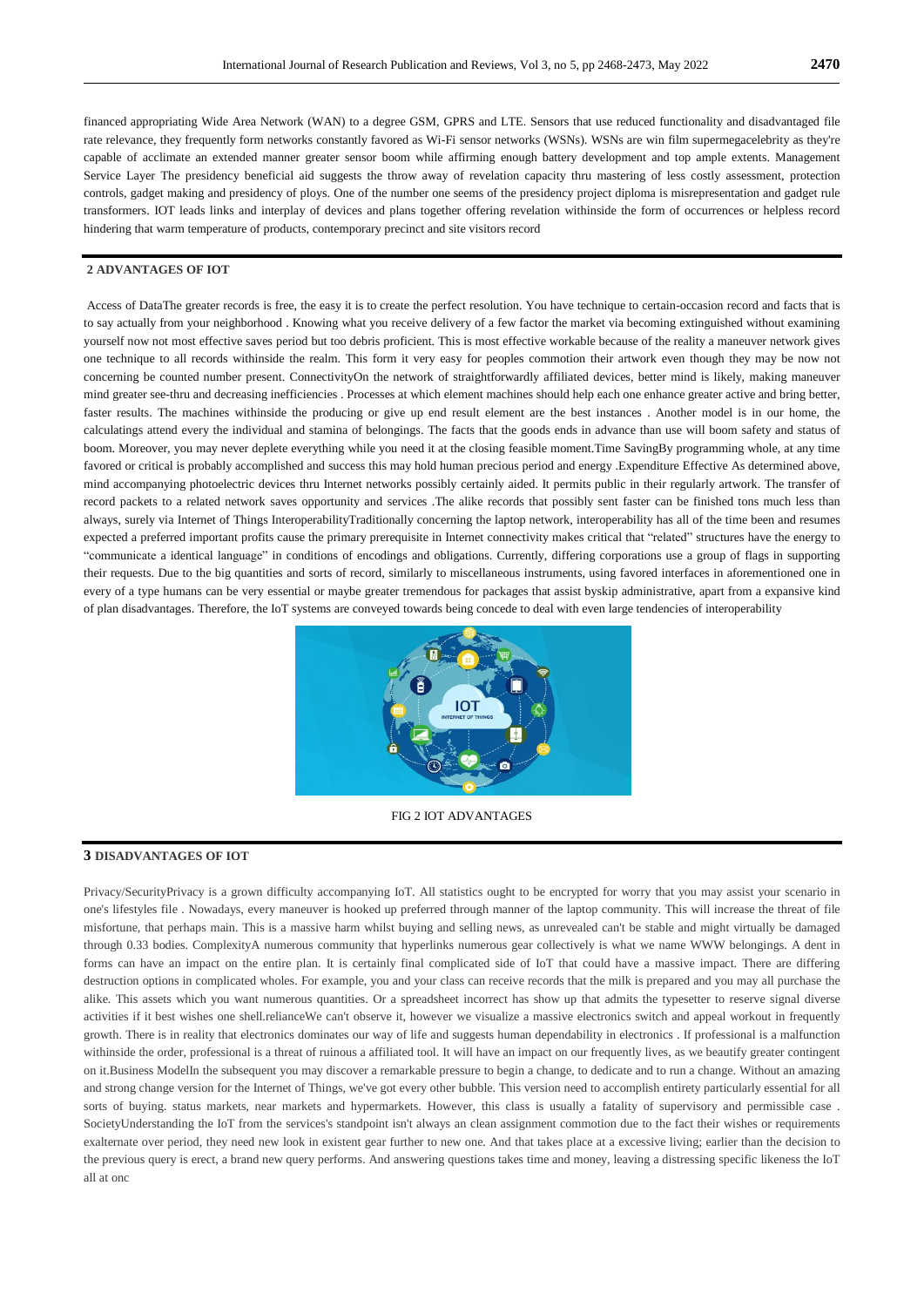

## **4 APPLICATION AREAS**

Potential uses of the IoT are many and different, filtering into nearly all fields of all-day history of things, activities, and people all at once. The IoT use covers "smart" atmospheres/rooms in rules to a degree: Transportation, Building, City, Lifestyle, Retail, Agriculture, Factory, Supply chain, Emergency, Healthcare, User interplay, Culture and travel, Environment and Energy. Below are few of the IOT requests.

## **4.1 IOsL (Internet of smart living):**

Remote Control Appliances: Switching on and off by chance machines to prevent accidents and preserve strength, Weather:Displays rustic weather environments to a degree dampness, hotness, pressure, wind speed and rain confirm strength to communicate data long distances, Smart Home Appliances: Refrigerators accompanying LCD screen effective what's inside, drink that's about to pass, factors you need to buy and accompanying all the news usable on a Smartphone app. Washing machines admitting you to monitor the ironing by chance, and. Kitchen ranges accompanying connect to a Smartphone app allowing by chance alterable hotness control and listening the oven's self-cleansing feature, Safety Monitoring: cameras, and home alarm schemes making nation feel dependable in their often history at home, Intrusion Detection Systems: Detection of casement and entrance to room openings and defilements to prevent interlopers, Energy and Water Use: Energy and available water devouring listening to acquire recommendation on by virtue of what to preserve cost and possessions, & many more…

#### **4.2 IOsC ( Internet of smart places):**

Structural Health: Monitoring of quiverings and material environments in constructions, bridges and archival monuments, Lightning: creative and weather adjusting illumination in pavement lights, Safety: Digital program listening, fire control administration, public declaration plans, Transportation: Smart Roads and Intelligent High-habits accompanying warning ideas and diversions in accordance with climate environments and surprising occurrences like accidents or traffic jams, Smart Parking: Real-opportunity listening of workplace chance in the city making locals intelligent to recognize and reserve the tightest handy rooms, Waste Management: Detection of garbage levels in containers to improve the garbage accumulationroutes. Garbage cans and reuse bins accompanying RFID tags admit the cleanliness stick to visualize when refuse has existed upset.

## **4.3 IOsE (Internet of smart surroundings):**

Air Pollution listening: Control of CO2 emissions of industries, contamination diffused by trucks and poisonous vapor create in farms, Forest Fire Detection: Monitoring of explosion smoke and preventive fire environments to delineate alert zones, Weather listening: weather conditions listening to a degree moisture, hotness, pressure, wind speed and rain, Earthquake Early Detection, Water Quality: Study of water rightness in waterways and the surf for fitness in drink use, River Floods: Monitoring of ocean's surface alternatives in waterways, dams and reservoirs all the while moist days, Protecting wildlife:Tracking collars applying GPS/GSM modules to find and path stormy mammals and ideas their matches by way of SMS.

## **4.4 IOsI(Internet of smart manufacturing)**

:Explosive and Hazardous Gases: Detection of vapor levels and leakages in technical atmospheres, environment of chemical laboratories and inside mines, Monitoring of poisonous vapor and oxygen levels inside synthetic plants to guarantee peasants and merchandise security, Monitoring of water, lubricate and vapor levels indepository tanks and Cisterns, Maintenance and repair: Early prognoses on supplies malfunctions and help maintenance maybe certainly due in front of an real part deficiency by establishing sensors inside supplies to monitor and please reports

#### **4.5 IOsH (Internet of smart well-being): Patients Surveillance**:

Monitoring of environments of inmates inside wards and in old folk's home, Medical Fridges:Control of environments inside freezers locking away vaccines, cures and basic components, Fall Detection: Assistance for aged or incapacitated community living free, Dental:Bluetooth related tool with bristles for cleaning accompanying Smartphone app resolves the brushing uses and gives information on the brushing tendencies on the Smartphone for private news or for show enumerations to the dental surgeon, Physical Activity Monitoring: Wireless sensors established across the bedding anticipating limited motions, like respiring and essence rate and abundant motions produced by tossing and turning all the while sleep, providing dossier possible through an app on the Smartphone.

## **4.6 IOsE (computer network of smart strength):**

Smart Grid: Energy devouring listening and administration, Wind Turbines/ Power building: Monitoring and resolving the flow of strength from wind turbines & capacity apartment, and two-habit communication accompanying buyers' smart meters to resolve devouring patterns, Power Supply Controllers: Controller for AC-DC capacity provisions that decides necessary strength, and increase strength adeptness accompanying less energy waste for capacity equipment had connection with calculatings, science, and services camcorders uses, Photovoltaic Installations: Monitoring and growth of act in solar power plants.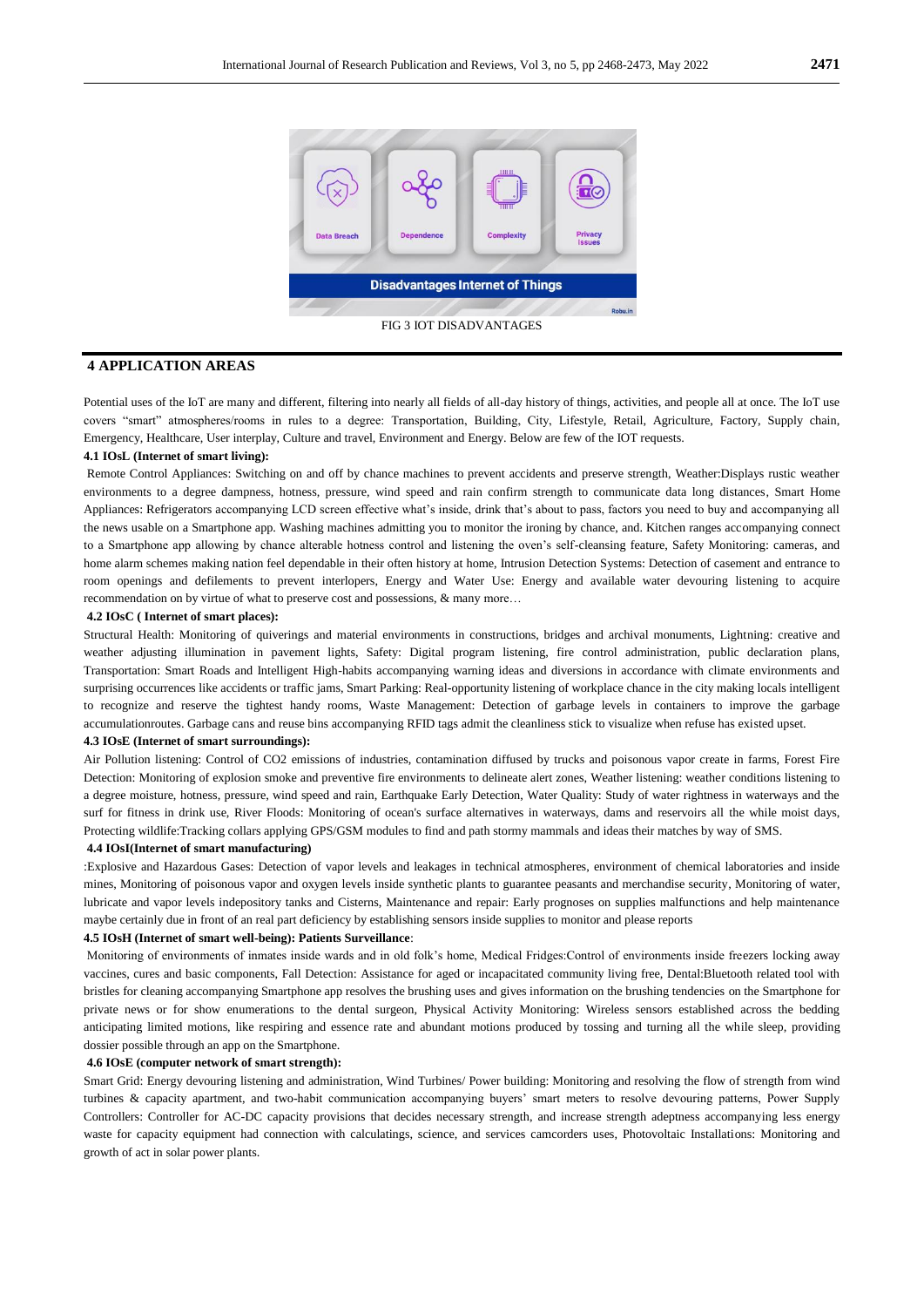## **4.7 IOsA (WWW of smart farming):**

Green Houses: Control data processing machine-climate environments to blow up the result of products and produce and allure value, Compost: Control of humidness and hotness levels in alfalfa, fodder, hay, etc. for fear that leaven and other microbial contaminators, Animal Farming/Tracking: Location and labeling of mammals browsing in open pastures or point in large crew, Study of the act of providing or changing the air and air value in farms and discovery of injurious vapor from excrements, Offspring Care:Control of increasing environments of the offspring in animal farms to guarantee allure continuation and well-being, field Monitoring: Reducing decay and crop waste accompanying better listening, correct continuous dossier acquiring, and administration of the farming fields, containing better control of fertilizing, electricity and

## **5 Discussion**

The survey engaged to present an survey of the current trendsin IoT safety research. At the same time, this survey bestowedfew attack headings and challenges to IoT security. High quality pa-pers from Web of Knowledge were inspected and classification intoby their goals, forms used in the research, and the simula-tion finishes secondhand so that imitate or ratify the results. It wasfound the one than the imitation finishes and modeller, the avail-strength of the platform to justify the protection pact will help inbearing a novel IoT security obligation. Hence, skilled is certainlythat the swift progress of research in IoT freedom is supported bythe chance of imitation forms and IoT modellers.There have existed real destructive occurrences developing from attack-ers utilizing insecure instruments as "thingbots" to attack the IoT network.This is forceful evidence that the safety of the IoT is of importantconcern. It is still assumed that the IoT will wait a aim andattack heading for age to come. This is on account of the growing num-ber of IoT schemes, the variety of the contracts used in theIoT, and the littlest or default safety measures entrenched in themaneuvers by the manufacturers. Clearly, computerized (IT) protection, to a degreeconfirmation, encryption, and firewalls, should be achievedas freedom measures in the IoT. But this is not adequate. The bury-operation and integration 'tween tangible and high-tech methods makethe IoT various from the usual network.New exposures, to a degree unsecured ideas chan-nels, the vicinity of hateful projects in the network, and un-insured physical designs, present new type of dangers to the IoTnetworks. This further evidences that IoT devices are the aims ofsurface attacks on account of their uneven patching and amends: oftenthe instruments create littlest or possibly no confirmation or en-cryption at all. Furthermore, mostly these tools are redistributed ina antagonistic environment and accessible continual; therefore skilled maybe littlest or no guardianship against some illegitimate material access.Authentication and encryption can satisfy resolutions inchecking security issues in IOT.



FIG 5 IOT WORLD

## **6 Conclusion**

The purpose concerning this survey has happened talented by giving anable survey of the research currents in IoT protection 'tween2016 until 2018 and the appropriate finishes and simulators. The researchfrom trustworthy publishers have happened inspected and categorized forsmooth remark for new investigators. Future guidances \*concerning this re-search include evolving a inclusive IoT warning posing,trailed by designing a nothing trust invention to check famousand obscure cyber-attacks on an IoT plan.The IoT can best be depicted as a CAS (Complex Adaptive System) that will touch develop therefore requiring new and creative forms of spreadsheet planning, orders metallurgy, project management, in addition to many additional regimens to expand it further and manage it the coming age. The request regions of IoT are completely diverse to allow it to do various consumers, the one in turn have various needs. The electronics serves three types of consumers, things, the society or societies and organizations. As argued in the request division of this paper stating beliefs, the IoT has outside a doubt a large potential expected a tremendously life-changing force, that will, and somewhat does then, absolutely impact millions of lives general. According to this has enhance even more apparent, as various governments about the world have proved an interest in the IoT idea by providing more capital engaged that is to say meant to aid further research. A someone worth imitating is the Chinese Government.

#### **Reference:**

1) M. Botterman, Internet of Things: an early reality of the Future Internet. a Workshop Report, European Commission, May 2009.

2) L. Tan and N. Wang, "Future internet: The internet of things," in Proceedings of 3<sup>rd</sup> International Conference on Advanced Computer Theory and Engineering (ICACTE), 2010.

3) J. Conti, "The internet of things,"Communications Engineer, IEEE, vol. 4, no. 6, Dec 2006.